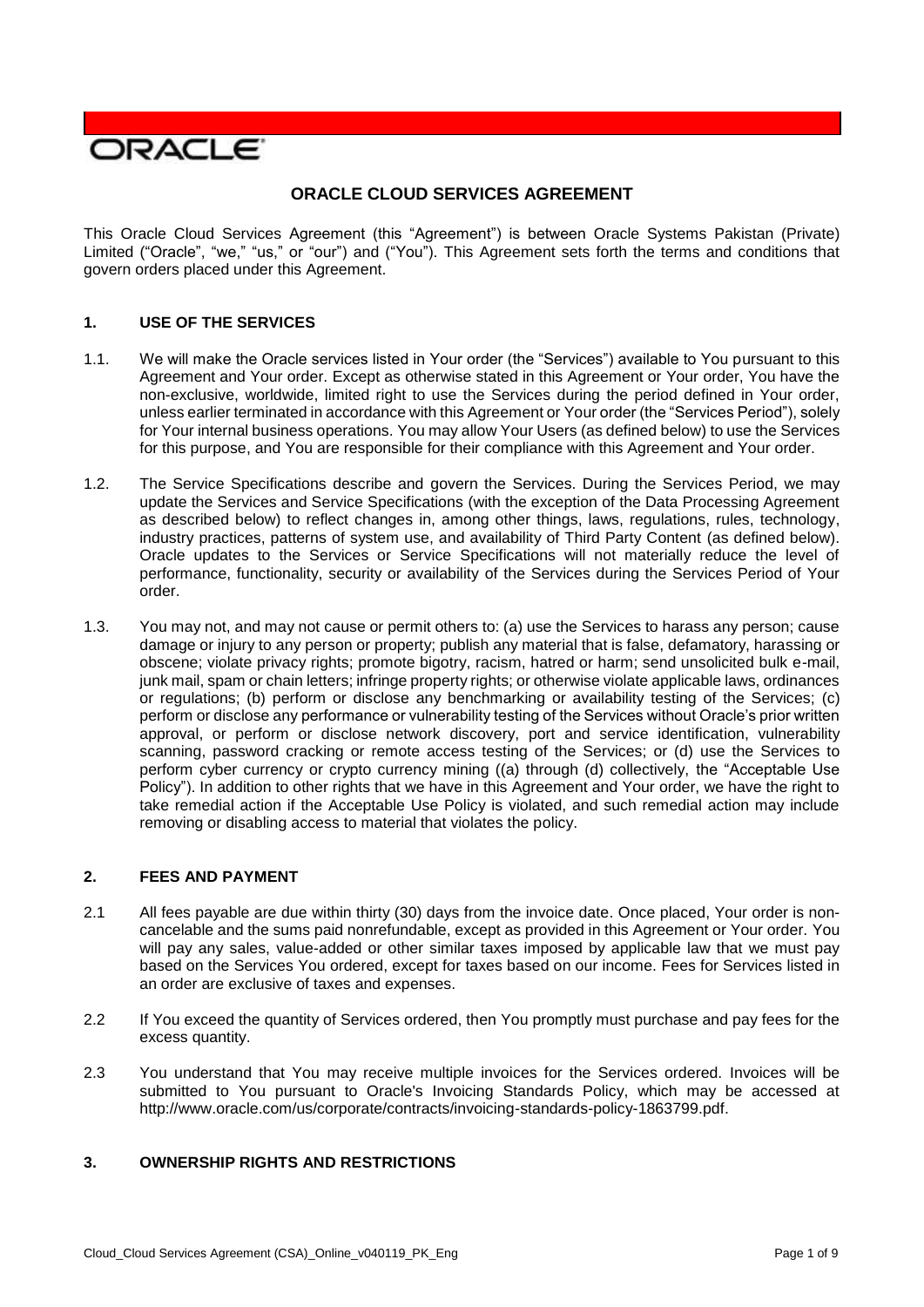- 3.1. You or Your licensors retain all ownership and intellectual property rights in and to Your Content (as defined below). We or our licensors retain all ownership and intellectual property rights in and to the Services, derivative works thereof, and anything developed or delivered by or on behalf of us under this Agreement.
- 3.2. You may have access to Third Party Content through use of the Services. Unless otherwise stated in Your order, all ownership and intellectual property rights in and to Third Party Content and the use of such content is governed by separate third party terms between You and the third party.
- 3.3. You grant us the right to host, use, process, display and transmit Your Content to provide the Services accuracy, quality, integrity, legality, reliability, and appropriateness of Your Content, and for obtaining pursuant to and in accordance with this Agreement and Your order. You have sole responsibility for the all rights related to Your Content required by Oracle to perform the Services.
- 3.4. You may not, and may not cause or permit others to: (a) modify, make derivative works of, disassemble, decompile, reverse engineer, reproduce, republish download or copy any part of the Services (including data structures or similar materials produced by programs); (b) access or use the Services to build or support, directly or indirectly, products or services competitive to Oracle; or (c) license, sell, transfer, available the Services to any third party except as permitted by this Agreement or Your order. assign, distribute, outsource, permit timesharing or service bureau use of, commercially exploit, or make

## **4. NONDISCLOSURE**

- 4.1. By virtue of this Agreement, the parties may disclose to each other information that is confidential Agreement and Your order, Your Content residing in the Services, and all information clearly identified ("Confidential Information"). Confidential Information shall be limited to the terms and pricing under this as confidential at the time of disclosure.
- 4.2. A party's Confidential Information shall not include information that: (a) is or becomes a part of the public domain through no act or omission of the other party; (b) was in the other party's lawful possession prior to the disclosure and had not been obtained by the other party either directly or indirectly from the disclosing party; (c) is lawfully disclosed to the other party by a third party without restriction on the disclosure; or (d) is independently developed by the other party.
- 4.3. Each party agrees not to disclose the other party's Confidential Information to any third party other than as set forth in the following sentence for a period of five years from the date of the disclosing party's disclosure of the Confidential Information to the receiving party; however, we will protect the confidentiality of Your Content residing in the Services for as long as such information resides in the Services. Each party may disclose Confidential Information only to those employees, agents or subcontractors who are required to protect it against unauthorized disclosure in a manner no less protective than required under this Agreement, and each party may disclose the other party's Confidential Information in any legal proceeding or to a governmental entity as required by law. We will protect the confidentiality of Your Content residing in the Services in accordance with the Oracle security practices defined as part of the Service Specifications applicable to Your order.

# **5. PROTECTION OF YOUR CONTENT**

- 5.1. In order to protect Your Content provided to Oracle as part of the provision of the Services, Oracle will comply with the applicable administrative, physical, technical and other safeguards, and other aspects applicable aspects of system and content management, available at [http://www.oracle.com/us/corporate/contracts/cloud-services/index.html.](http://www.oracle.com/us/corporate/contracts/cloud-services/index.html)
- 5.2. To the extent Your Content includes Personal Data (as that term is defined in the applicable data privacy policies and the Data Processing Agreement (as that term is defined below)), Oracle will furthermore comply with the following: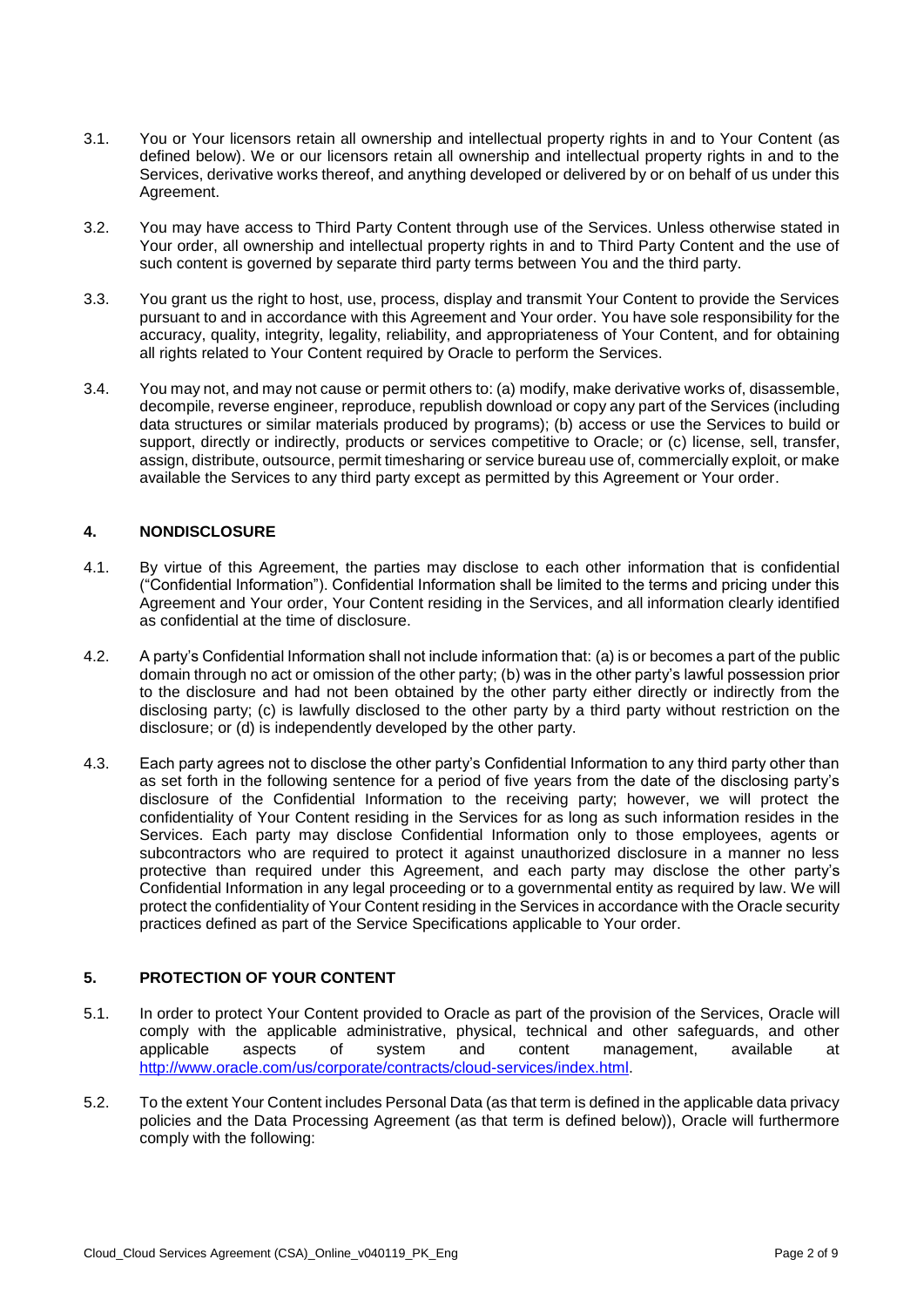- a. the relevant Oracle privacy policies applicable to [http://www.oracle.com/us/legal/privacy/overview/index.html;](http://www.oracle.com/us/legal/privacy/overview/index.html) and Services, available at
- b. the applicable version of the Data Processing Agreement for Oracle Services (the "Data Processing Agreement"), unless stated otherwise in Your order. The version of the Data Processing Agreement applicable to Your order (a) is available at [https://www.oracle.com/corporate/contracts/cloud](https://www.oracle.com/corporate/contracts/cloud-services/contracts.html#data-processing)[services/contracts.html#data-processing](https://www.oracle.com/corporate/contracts/cloud-services/contracts.html#data-processing) and is incorporated herein by reference, and (b) will remain in force during the Services Period of Your order. In the event of any conflict between the terms of the Data Processing Agreement and the terms of the Service Specifications (including any applicable Oracle privacy policies), the terms of the Data Processing Agreement shall take precedence.
- 5.3. Without prejudice to Sections 5.1 and 5.2 above, You are responsible for (a) any required notices, consents and/or authorizations related to Your provision of, and our processing of, Your Content (including any Personal Data) as part of the Services, (b) any security vulnerabilities, and the consequences of such vulnerabilities, arising from Your Content, including any viruses, Trojan horses, worms or other harmful programming routines contained in Your Content, and (c) any use by You or Your Users of the Services in a manner that is inconsistent with the terms of this Agreement. To the extent You disclose or transmit Your Content to a third party, we are no longer responsible for the security, integrity or confidentiality of such content outside of Oracle's control.
- 5.4. Unless otherwise specified in Your order (including in the Service Specifications), Your Content may not include any sensitive or special data that imposes specific data security or data protection obligations on Oracle in addition to or different from those specified in the Service Specifications. If available for the Services, You may purchase additional services from us (e.g., Oracle Payment Card Industry Compliance Services) designed to address specific data security or data protection requirements applicable to such sensitive or special data You seek to include in Your Content.

### **6. WARRANTIES, DISCLAIMERS AND EXCLUSIVE REMEDIES**

- 6.1. Each party represents that it has validly entered into this Agreement and that it has the power and authority to do so. We warrant that during the Services Period, we will perform the Services using commercially reasonable care and skill in all material respects as described in the Service Specifications. If the Services provided to You were not performed as warranted, You must promptly provide us with a written notice that describes the deficiency in the Services (including, as applicable, the service request number notifying us of the deficiency in the Services).
- 6.2. WE DO NOT WARRANT THAT THE SERVICES WILL BE PERFORMED ERROR-FREE OR UNINTERRUPTED, THAT WE WILL CORRECT ALL SERVICES ERRORS, OR THAT THE SERVICES WILL MEET YOUR REQUIREMENTS OR EXPECTATIONS. WE ARE NOT RESPONSIBLE FOR ANY ISSUES RELATED TO THE PERFORMANCE, OPERATION OR SECURITY OF THE SERVICES THAT ARISE FROM YOUR CONTENT OR THIRD PARTY CONTENT OR SERVICES PROVIDED BY THIRD PARTIES.
- 6.3. FOR ANY BREACH OF THE SERVICES WARRANTY, YOUR EXCLUSIVE REMEDY AND OUR ENTIRE LIABILITY SHALL BE THE CORRECTION OF THE DEFICIENT SERVICES THAT CAUSED THE BREACH OF WARRANTY, OR, IF WE CANNOT SUBSTANTIALLY CORRECT THE DEFICIENCY IN A COMMERCIALLY REASONABLE MANNER, YOU MAY END THE DEFICIENT SERVICES AND WE WILL REFUND TO YOU THE FEES FOR THE TERMINATED SERVICES THAT YOU PRE-PAID TO US FOR THE PERIOD FOLLOWING THE EFFECTIVE DATE OF TERMINATION.
- 6.4. TO THE EXTENT NOT PROHIBITED BY LAW, THESE WARRANTIES ARE EXCLUSIVE AND THERE ARE NO OTHER EXPRESS OR IMPLIED WARRANTIES OR CONDITIONS INCLUDING FOR SOFTWARE, HARDWARE, SYSTEMS, NETWORKS OR ENVIRONMENTS OR FOR MERCHANTABILITY, SATISFACTORY QUALITY AND FITNESS FOR A PARTICULAR PURPOSE.

# **7. LIMITATION OF LIABILITY**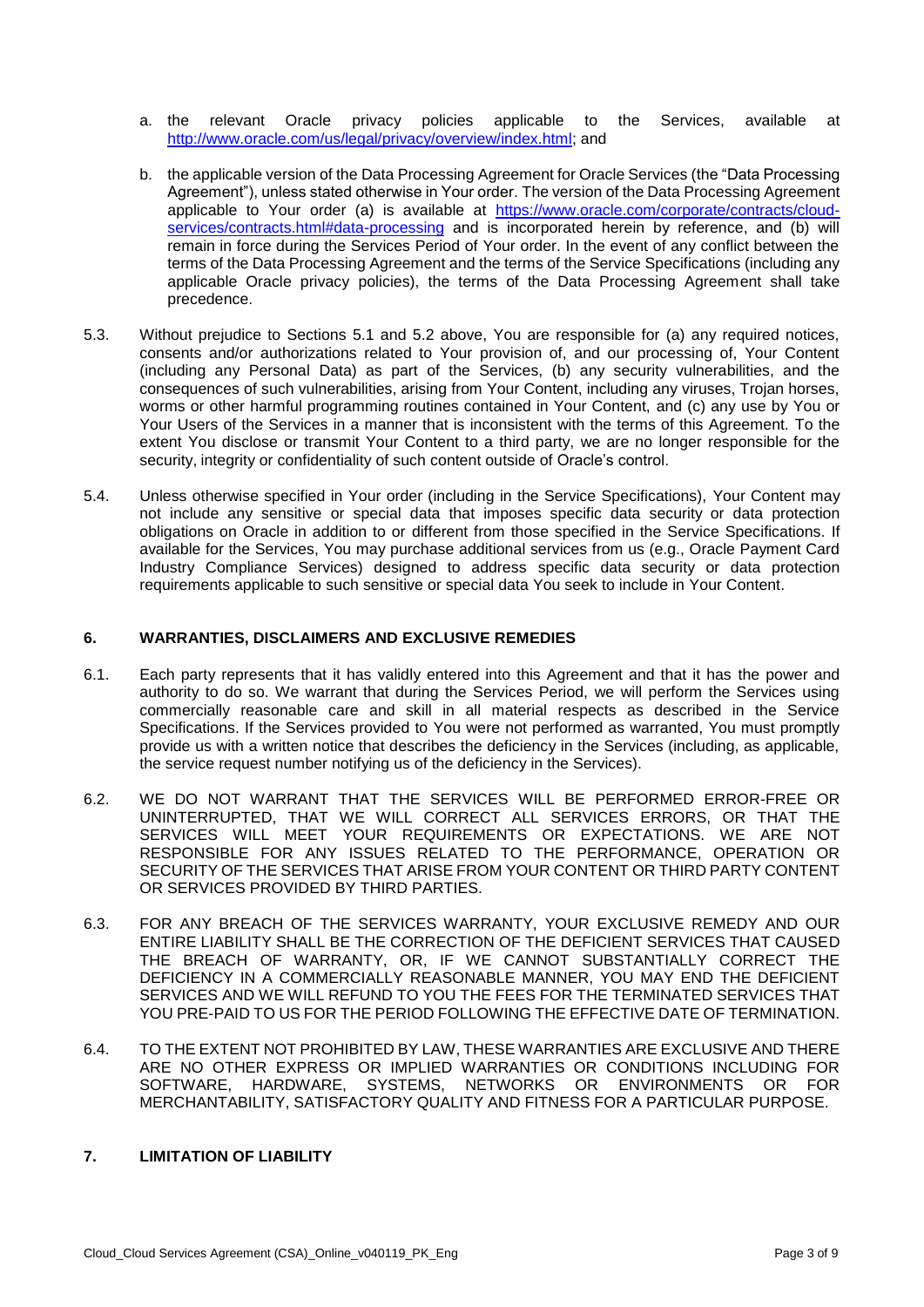- 7.1. IN NO EVENT WILL EITHER PARTY OR ITS AFFILIATES BE LIABLE FOR ANY INDIRECT, LOSS OF REVENUE, PROFITS (EXCLUDING FEES UNDER THIS AGREEMENT), SALES, DATA, CONSEQUENTIAL, INCIDENTAL, SPECIAL, PUNITIVE, OR EXEMPLARY DAMAGES, OR ANY DATA USE GOODWILL OR REPUTATION.
- 7.2. IN NO EVENT SHALL THE AGGREGATE LIABILITY OF ORACLE AND OUR AFFILIATES ARISING OUT OF OR RELATED TO THIS AGREEMENT OR YOUR ORDER, WHETHER IN CONTRACT, FOR THE SERVICES GIVING RISE TO THE LIABILITY DURING THE TWELVE (12) MONTHS TORT, OR OTHERWISE, EXCEED THE TOTAL AMOUNTS ACTUALLY PAID UNDER YOUR ORDER IMMEDIATELY PRECEDING THE EVENT GIVING RISE TO SUCH LIABILITY.

### **8. INDEMNIFICATION**

- 8.1. If a third party makes a claim against either You or Oracle ("Recipient" which may refer to You or us depending upon which party received the Material), that any information, design, specification, instruction, software, service, data, hardware, or material (collectively, "Material") furnished by either You or us ("Provider" which may refer to You or us depending on which party provided the Material) and used by the Recipient infringes the third party's intellectual property rights, the Provider, at the Provider's sole cost and expense, will defend the Recipient against the claim and indemnify the Recipient from the damages, liabilities, costs and expenses awarded by the court to the third party claiming infringement or the settlement agreed to by the Provider, if the Recipient does the following:
	- a. notifies the Provider promptly in writing, not later than 30 days after the Recipient receives notice of the claim (or sooner if required by applicable law);
	- b. gives the Provider sole control of the defense and any settlement negotiations; and
	- c. gives the Provider the information, authority and assistance the Provider needs to defend against or settle the claim.
- 8.2. If the Provider believes or it is determined that any of the Material may have violated a third party's intellectual property rights, the Provider may choose to either modify the Material to be non-infringing (while substantially preserving its utility or functionality) or obtain a license to allow for continued use, or if these alternatives are not commercially reasonable, the Provider may end the license for, and require return of, the applicable Material and refund any unused, prepaid fees the Recipient may have paid to the other party for such Material. If such return materially affects our ability to meet obligations under the relevant order, then we may, upon 30 days prior written notice, terminate the order. If such Material is third party technology and the terms of the third party license do not allow us to terminate the license, then we may, upon 30 days prior written notice, end the Services associated with such Material and refund any unused, prepaid fees for such Services.
- 8.3. The Provider will not indemnify the Recipient if the Recipient (a) alters the Material or uses it outside the scope of use identified in the Provider's user or program documentation or Service Specifications, or (b) uses a version of the Material which has been superseded, if the infringement claim could have been avoided by using an unaltered current version of the Material which was made available to the Recipient. The Provider will not indemnify the Recipient to the extent that an infringement claim is based upon any Material not furnished by the Provider. We will not indemnify You to the extent that an infringement claim is based on Third Party Content or any Material from a third party portal or other external source that is accessible or made available to You within or by the Services (e.g., a social media post from a third party blog or forum, a third party Web page accessed via a hyperlink, marketing data from third party data providers, etc.).
- 8.4. This Section 8 provides the parties' exclusive remedy for any infringement claims or damages.

#### **9. TERM AND TERMINATION**

- 9.1. This Agreement is valid for the order which this Agreement accompanies.
- 9.2. Services shall be provided for the Services Period defined in Your order.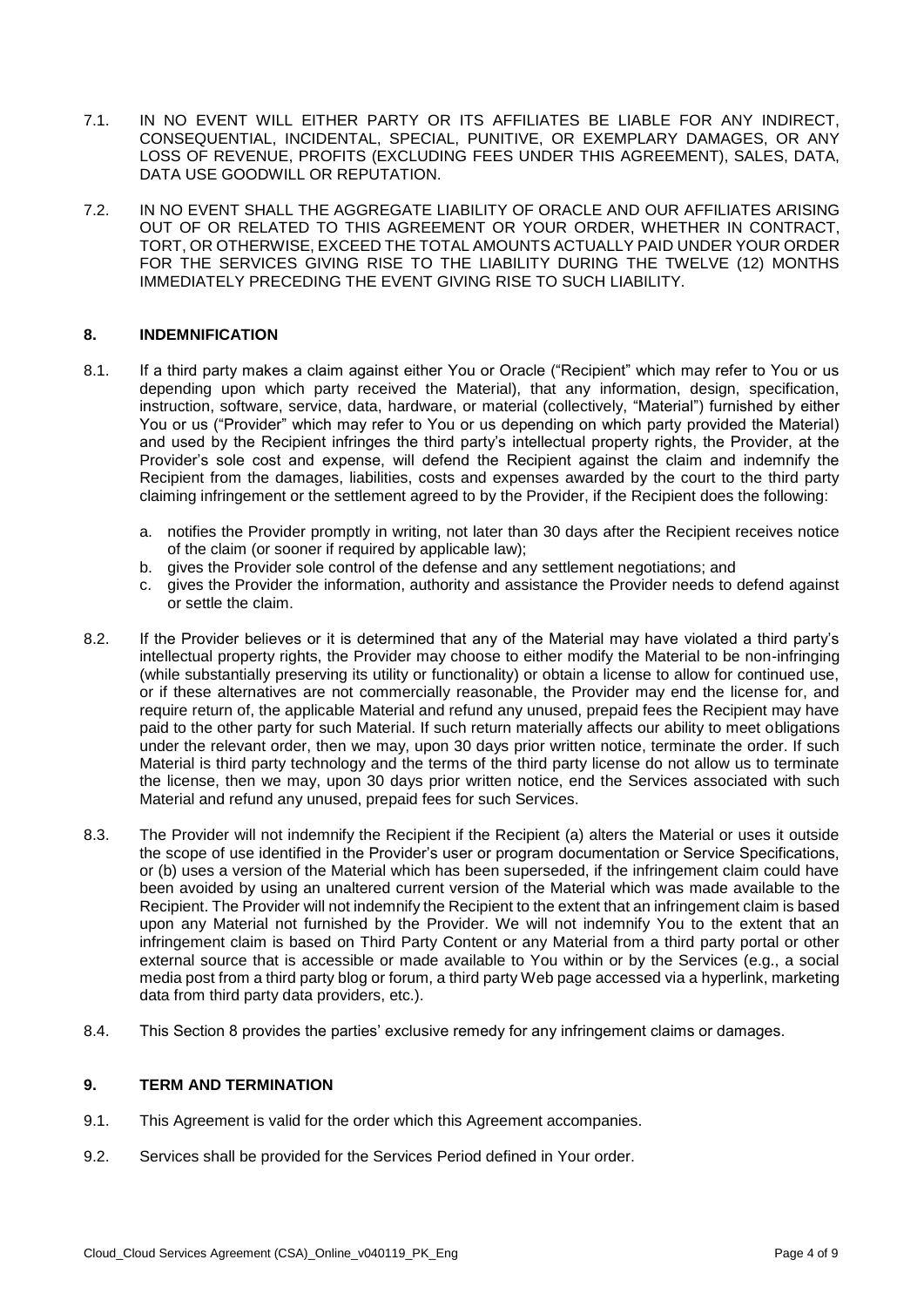- 9.3. We may suspend Your or Your Users' access to, or use of, the Services if we believe that (a) there is a significant threat to the functionality, security, integrity, or availability of the Services or any content, data, or applications in the Services; (b) You or Your Users are accessing or using the Services to commit an illegal act; or (c) there is a violation of the Acceptable Use Policy. When reasonably practicable and lawfully permitted, we will provide You with advance notice of any such suspension. We will use reasonable efforts to re-establish the Services promptly after we determine that the issue causing the suspension has been resolved. During any suspension period, we will make Your Content (as it existed on the suspension date) available to You. Any suspension under this Section shall not excuse You from Your obligation to make payments under this Agreement.
- 9.4. If either of us breaches a material term of this Agreement or any order and fails to correct the breach breaching party may terminate (a) in the case of breach of any order, the order under which the breach occurred, or (b) in the case of breach of the Agreement, the Agreement and any orders that have been placed under the Agreement. If we terminate any orders as specified in the preceding sentence, You must pay within 30 days all amounts that have accrued prior to such termination, as well as all sums remaining unpaid for the Services under such order(s) plus related taxes and expenses. Except for nonpayment of fees, the nonbreaching party may agree in its sole discretion to extend the 30 day period for so long as the breaching party continues reasonable efforts to cure the breach. You agree that if within 30 days of written specification of the breach, then the breaching party is in default and the non-You are in default under this Agreement, You may not use those Services ordered.
- 9.5. At the end of the Services Period, we will make Your Content (as it existed at the end of the Services Period) available for retrieval by You during a retrieval period set out in the Service Specifications. At the end of such retrieval period, and except as may be required by law, we will delete or otherwise render unrecoverable any of Your Content that remains in the Services. Our data deletion practices are described in more detail in the Service Specifications.
- 9.6. Provisions that survive termination or expiration of this Agreement are those relating to limitation of liability, indemnification, payment and others which by their nature are intended to survive.

### **10. THIRD-PARTY CONTENT, SERVICES AND WEBSITES**

 10.1 The Services may enable You to link to, transfer Your Content or Third Party Content to, or otherwise Services"). Oracle does not control and is not responsible for Third Party Services. You are solely responsible for complying with the terms of access and use of Third Party Services, and if Oracle accesses or uses any Third Party Services on Your behalf to facilitate performance of the Services, You are solely responsible for ensuring that such access and use, including through passwords, credentials or tokens issued or otherwise made available to You,is authorized by the terms of access access, third parties' websites, platforms, content, products, services, and information ("Third Party and use for such services.

 If You transfer or cause the transfer of Your Content or Third Party Content from the Services to a Third Party Service or other location, that transfer constitutes a distribution by You and not by Oracle.

- 10.2 Any Third Party Content we make accessible is provided on an "as-is" and "as available" basis without any warranty of any kind. You acknowledge and agree that we are not responsible for, and have no obligation to control, monitor, or correct, Third Party Content. We disclaim all liabilities arising from or related to Third Party Content.
- 10.3 You acknowledge that: (i) the nature, type, quality and availability of Third Party Content may change at any time during the Services Period, and (ii) features of the Services that interoperate with Third availability of such third parties' respective application programming interfaces (APIs). We may need to update, change or modify the Services under this Agreement as a result of a change in, or unavailability of, such Third Party Content, Third Party Services or APIs. If any third party ceases to make its Third Party Content or APIs available on reasonable terms for the Services, as determined by us in our sole discretion, we may cease providing access to the affected Third Party Content or Third Party Services without any liability to You. Any changes to Third Party Content, Third Party Services or APIs, including Party Services such as Facebook™, YouTube™ and Twitter™, etc. , depend on the continuing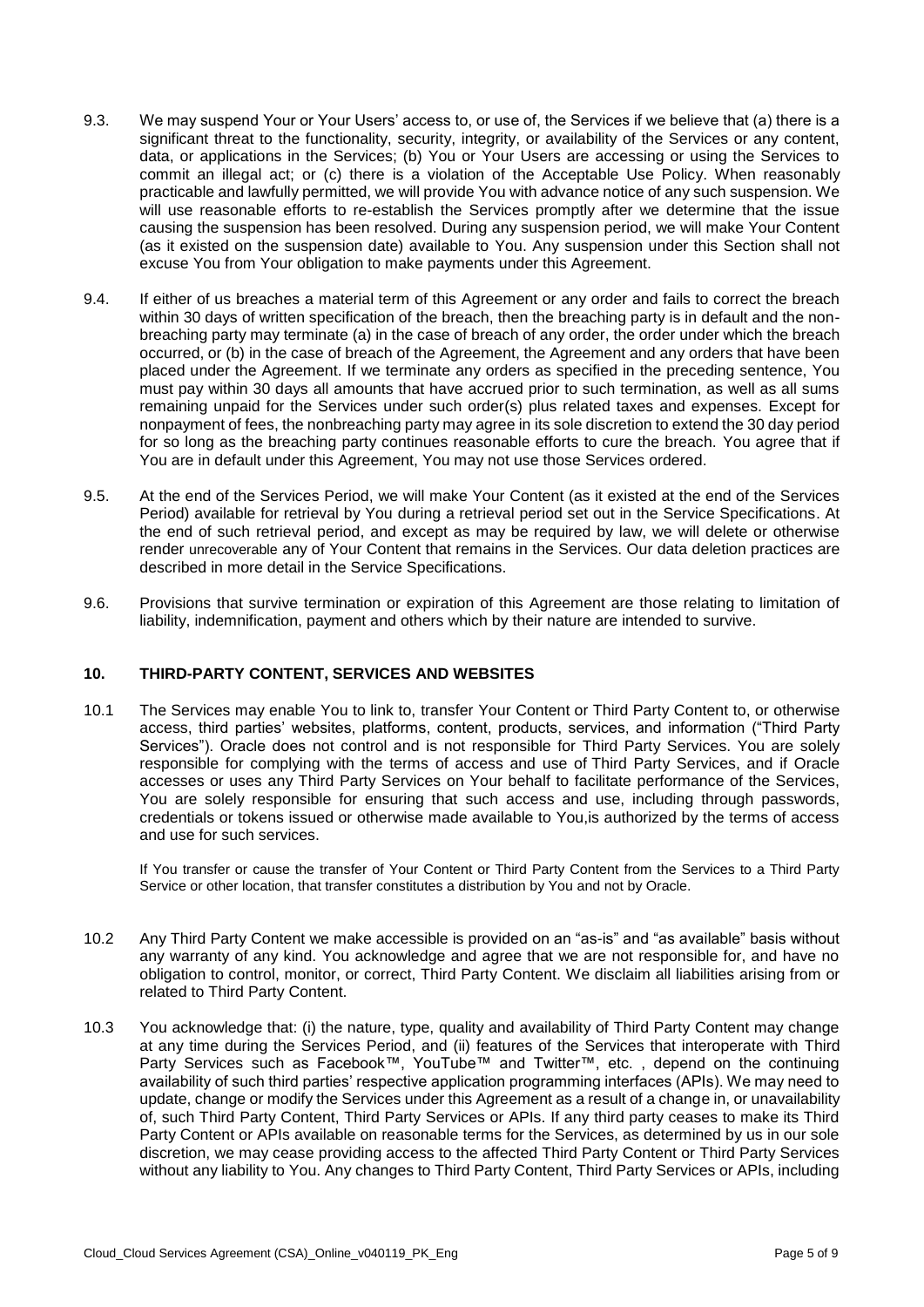their unavailability, during the Services Period does not affect Your obligations under this Agreement or the applicable order, and You will not be entitled to any refund, credit or other compensation due to any such changes.

## **11. SERVICE MONITORING, ANALYSES AND ORACLE SOFTWARE**

- 11.1. We continuously monitor the Services to facilitate Oracle's operation of the Services; to help resolve Your service requests; to detect and address threats to the functionality, security, integrity, and availability of the Services as well as any content, data, or applications in the Services; and to detect and address illegal acts or violations of the Acceptable Use Policy. Oracle monitoring tools do not collect or store any of Your Content residing in the Services, except as needed for such purposes. Oracle does not monitor, and does not address issues with, non-Oracle software provided by You or any of Your Users that is stored in, or run on or through, the Services. Information collected by Oracle monitoring tools (excluding Your Content) may also be used to assist in managing Oracle's product and service portfolio, to help Oracle address deficiencies in its product and service offerings, and for license management purposes.
- 11.2. We may (i) compile statistical and other information related to the performance, operation and use of the Services, and (ii) use data from the Services in aggregated form for security and operations management, to create statistical analyses, and for research and development purposes (clauses i and ii are collectively referred to as "Service Analyses"). We may make Service Analyses publicly available; however, Service Analyses will not incorporate Your Content, Personal Data or Confidential Information in a form that could serve to identify You or any individual. We retain all intellectual property rights in Service Analyses.
- 11.3. We may provide You with the ability to obtain certain Oracle Software (as defined below) for use with the Services. If we provide Oracle Software to You and do not specify separate terms for such software, then such Oracle Software is provided as part of the Services and You have the non-exclusive, worldwide, limited right to use such Oracle Software, subject to the terms of this Agreement and Your order (except for separately licensed elements of the Oracle Software, which separately licensed elements are governed by the applicable separate terms), solely to facilitate Your use of the Services. You may allow Your Users to use the Oracle Software for this purpose, and You are responsible for earlier of our notice (by web posting or otherwise) or the end of the Services associated with the Oracle Software. Notwithstanding the foregoing, if Oracle Software is licensed to You under separate terms, then Your use of such software is governed by the separate terms. Your right to use any part of the Oracle Software that is licensed under the separate terms is not restricted in any way by this Agreement. their compliance with the license terms. Your right to use any Oracle Software will terminate upon the

## **12. EXPORT**

- 12.1. Export laws and regulations of the United States and any other relevant local export laws and regulations apply to the Services. Such export laws govern use of the Services (including technical data) and any Services deliverables provided under this Agreement, and You and we each agree to comply with all such export laws and regulations (including "deemed export" and "deemed re-export" regulations). You agree that no data, information, software programs and/or materials resulting from or will be used for any purpose prohibited by these laws including, without limitation, nuclear, chemical, the Services (or direct product thereof) will be exported, directly or indirectly, in violation of these laws, or biological weapons proliferation, or development of missile technology.
- 12.2. You acknowledge that the Services are designed with capabilities for You and Your Users to access the Services without regard to geographic location and to transfer or otherwise move Your Content between the Services and other locations such as User workstations. You are solely responsible for the authorization and management of User accounts across geographic locations, as well as export control and geographic transfer of Your Content.

## **13. FORCE MAJEURE**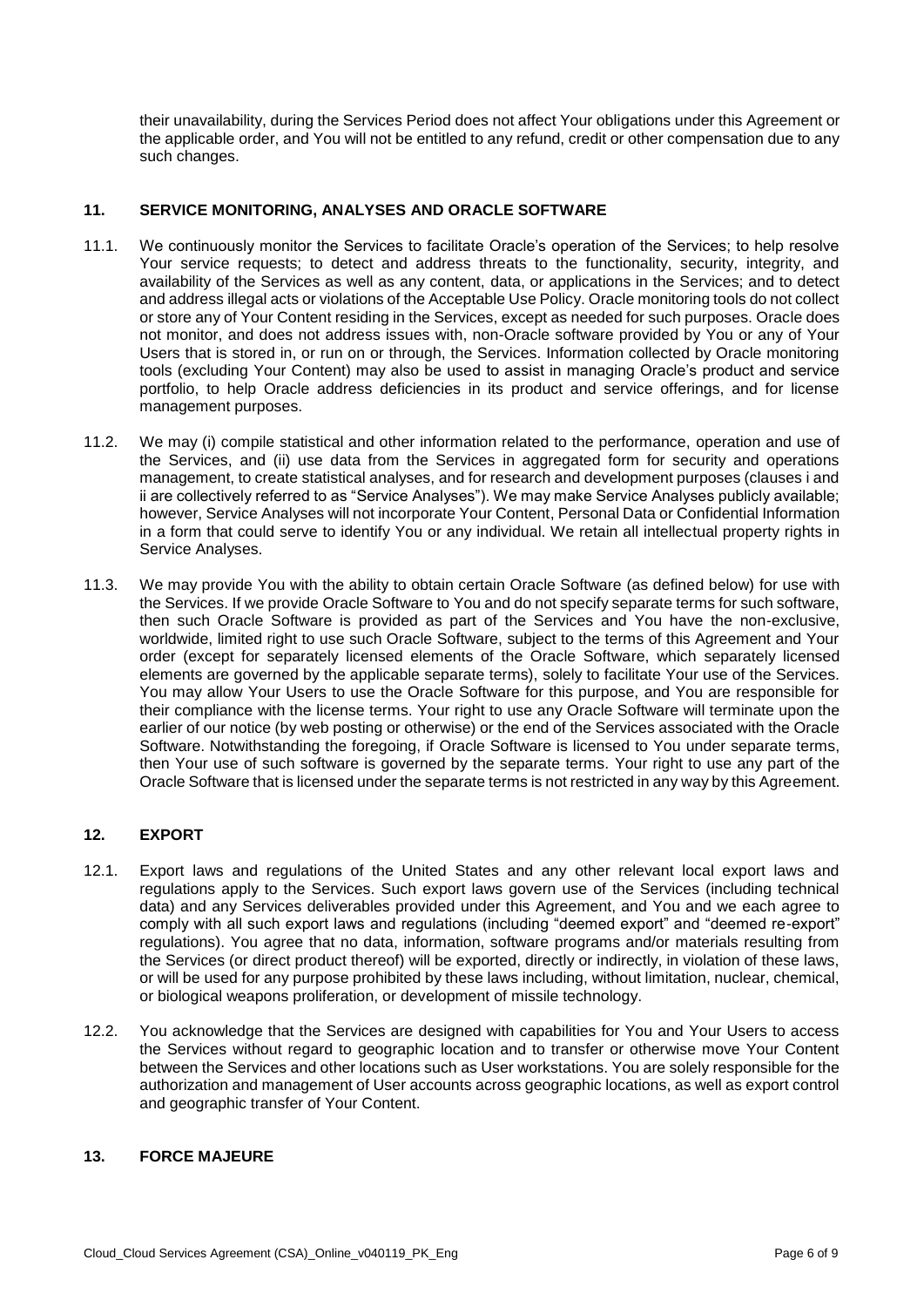Neither You nor we shall be responsible for failure or delay of performance if caused by: an act of war, hostility, or sabotage; act of God; pandemic; electrical, internet, or telecommunication outage that is not caused by the obligated party; government restrictions (including the denial or cancelation of any export, import or other license); or other event outside the reasonable control of the obligated party. Both You and we will use reasonable efforts to mitigate the effect of a force majeure event. If such event continues for more than 30 days, either of You or we may cancel unperformed Services and affected orders upon written notice. This Section does not excuse either party's obligation to take reasonable steps to follow its normal disaster recovery procedures or Your obligation to pay for the Services.

### **14. GOVERNING LAW AND JURISDICTION**

 This Agreement is governed by the laws of Pakistan and each party agrees to submit to the exclusive jurisdiction of, and venue in, the courts in Islamabad in any dispute arising out of or relating to this Agreement.

## **15. NOTICE**

- 15.1. Any notice required under this Agreement shall be provided to the other party in writing. If You have a legal dispute with us or if You wish to provide a notice under the Indemnification Section of this Agreement, or if You become subject to insolvency or other similar legal proceedings, You will promptly send written notice to: Oracle Systems Pakistan (Private) Limited at 4th floor, Ufone Tower, 55C Main Jinnah Avenue, Blue Area, Islamabad, 44000, Pakistan, Attention: General Counsel, Legal Department.
- 15.2. We may give notices applicable to our Services customers by means of a general notice on the Oracle portal for the Services, and notices specific to You by electronic mail to Your e-mail address on record in our account information or by written communication sent by first class mail or pre-paid post to Your address on record in our account information.

#### **16. ASSIGNMENT**

 You may not assign this Agreement or give or transfer the Services, or any interest in the Services, to another individual or entity.

#### **17. OTHER**

- 17.1. We are an independent contractor, and each party agrees that no partnership, joint venture, or agency relationship exists between the parties.
- 17.2. Our business partners and other third parties, including any third parties with which the Services have integrations or that are retained by You to provide consulting services, implementation services or applications that interact with the Services, are independent of Oracle and are not Oracle's agents. We are not liable for, bound by, or responsible for any problems with the Services or Your Content arising due to any acts of any such business partner or third party, unless the business partner or third party is providing Services as our subcontractor on an engagement ordered under this Agreement and, if so, then only to the same extent as we would be responsible for our resources under this Agreement.
- 17.3. If any term of this Agreement is found to be invalid or unenforceable, the remaining provisions will remain effective and such term shall be replaced with another term consistent with the purpose and intent of this Agreement.
- 17.4. Except for actions for nonpayment or breach of Oracle's proprietary rights, no action, regardless of form, arising out of or relating to this Agreement may be brought by either party more than two years after the cause of action has accrued.
- 17.5. Prior to entering into an order governed by this Agreement, You are solely responsible for determining whether the Services meet Your technical, business or regulatory requirements. Oracle will cooperate with Your efforts to determine whether use of the standard Services are consistent with those requirements. Additional fees may apply to any additional work performed by Oracle or changes to the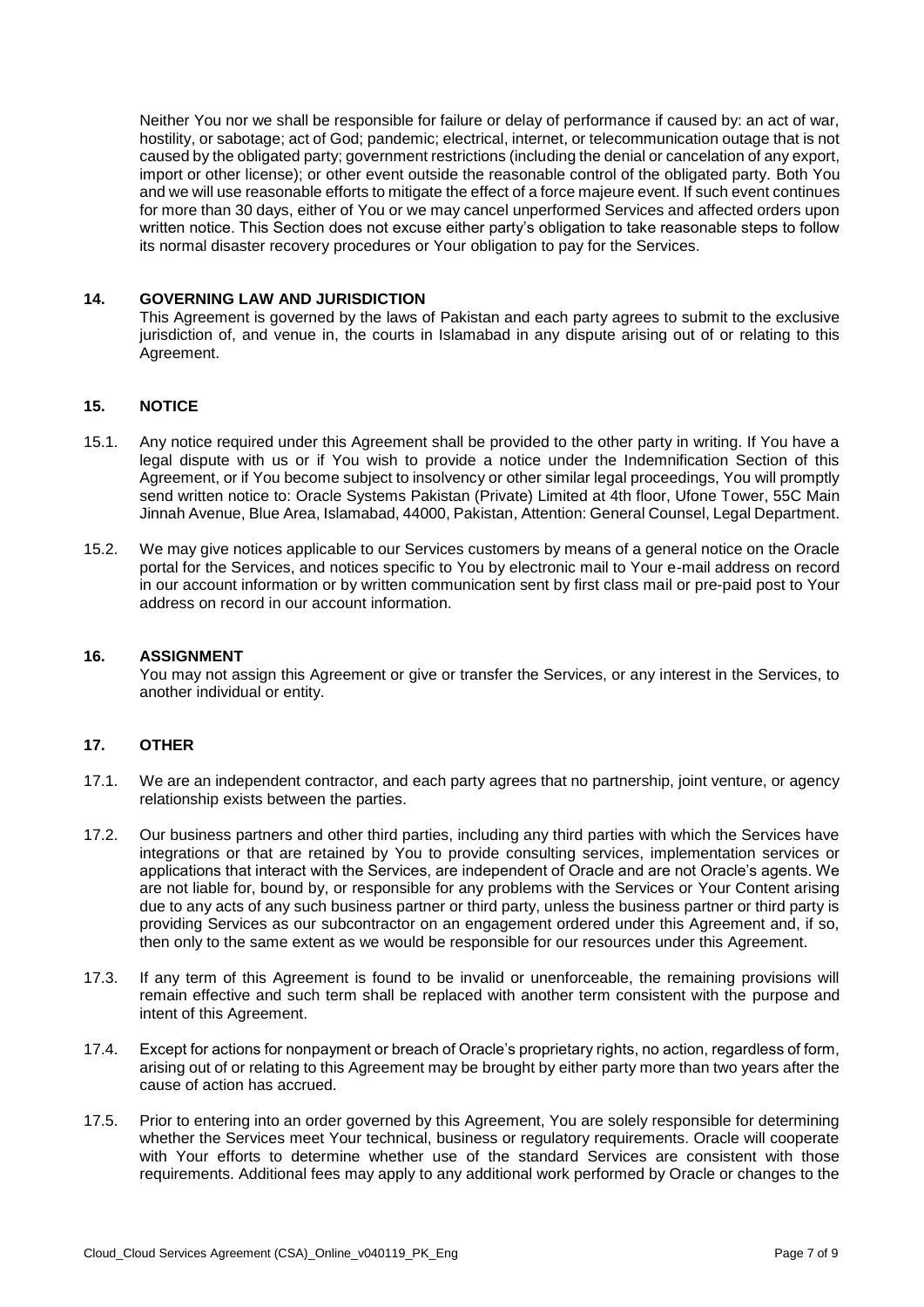Services. You remain solely responsible for Your regulatory compliance in connection with Your use of the Services.

 17.6. Upon forty-five (45) days written notice and no more than once every twelve (12) months, Oracle may audit Your use of the Cloud Services to ensure Your use of the Cloud Services is in compliance with the terms of the applicable order and this Agreement . Any such audit shall not unreasonably interfere with Your normal business operations.

You agree to cooperate with Oracle's audit and to provide reasonable assistance and access to information reasonably requested by Oracle.

 The performance of the audit and non-public data obtained during the audit (including findings or reports that result from the audit) shall be subject to the provisions of section 4 (Nondisclosure) of this Agreement.

 If the audit identifies non-compliance, You agree to remedy (which may include, without limitation, the payment of any fees for additional Cloud Services) such non-compliance within 30 days of written notification of that non-compliance. You agree that Oracle shall not be responsible for any of Your costs incurred in cooperating with the audit.

## **18. ENTIRE AGREEMENT**

- 18.1. You agree that this Agreement and the information which is incorporated into this Agreement by written the applicable order, is the complete agreement for the Services ordered by You and supersedes all reference (including reference to information contained in a URL or referenced policy), together with prior or contemporaneous agreements or representations, written or oral, regarding such Services.
- 18.2. It is expressly agreed that the terms of this Agreement and any Oracle order shall supersede the terms in any purchase order, procurement internet portal, or other similar non-Oracle document and no terms included in any such purchase order, portal, or other non-Oracle document shall apply to the Services ordered. In the event of any inconsistencies between the terms of an order and the Agreement, the order shall take precedence; however, unless expressly stated otherwise in an order, the terms of the Data Processing Agreement shall take precedence over any inconsistent terms in an order. This Agreement and orders hereunder may not be modified and the rights and restrictions may not be altered or waived except in a writing signed or accepted online by authorized representatives of You and of Oracle; however, Oracle may update the Service Specifications, including by posting updated documents on Oracle's websites. No third party beneficiary relationships are created by this Agreement.

## **19. AGREEMENT DEFINITIONS**

- 19.1. "**Oracle Software**" means any software agent, application or tool that Oracle makes available to You for download specifically for purposes of facilitating Your access to, operation of, and/or use with, the Services.
- 19.2. "**Program Documentation**" refers to the user manuals, help windows, readme files for the Services and any Oracle Software. You may access the documentation online at<http://oracle.com/contracts>or such other address specified by Oracle.
- 19.3. "**Service Specifications**" means the following documents, as applicable to the Services under Your order: (a) the Oracle Cloud Hosting and Delivery Policies, the Program Documentation, the Oracle privacy policies; and (c) any other Oracle documents that are referenced in or incorporated into Your order. The following do not apply to any non-Cloud Oracle service offerings acquired in Your order, such as professional services: the Oracle Cloud Hosting and Delivery Policies and Program Documentation. The following do not apply to any Oracle Software: the Oracle Cloud Hosting and Delivery Policies, Oracle service descriptions, and the Data Processing Agreement. service descriptions, and the Data Processing Agreement described in this Agreement; (b) Oracle's